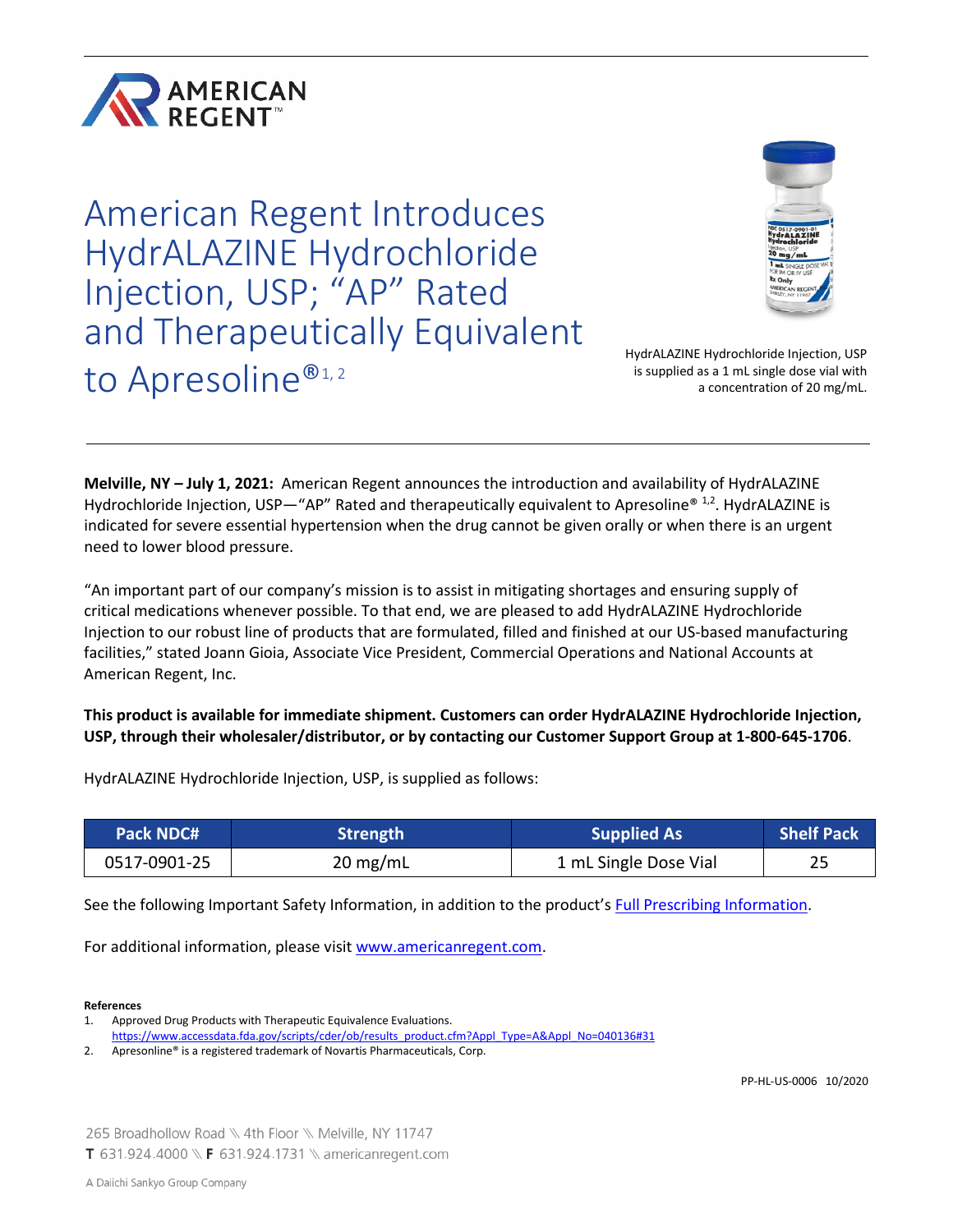# **HydrALAZINE Hydrochloride Injection, USP**

## **For intravenous and intramuscular administration**

# **INDICATIONS AND USAGE**

Severe essential hypertension when the drug cannot be given orally or when there is an urgent need to lower blood pressure

# **IMPORTANT SAFETY INFORMATION**

## **CONTRAINDICATIONS**

Hypersensitivity to hydralazine; coronary artery disease; mitral valvular rheumatic heart disease.

## **WARNINGS**

Hydralazine may produce a clinical picture simulating systemic lupus erythematosus, necessitating discontinuation unless the benefit-to-risk determination requires continued antihypertensive therapy with this drug. Symptoms and signs usually regress when the drug is discontinued but residua have been detected many years later.

## **PRECAUTIONS**

**General:** Myocardial stimulation produced by hydralazine can cause anginal attacks and ECG changes of myocardial ischemia including myocardial infarction.

Use with caution in patients with suspected coronary artery disease or advanced renal damage.

**Laboratory Tests:** Complete blood counts and antinuclear antibody titer determinations are indicated before and periodically during prolonged therapy.

Blood dyscrasias have been reported. If such abnormalities develop, therapy should be discontinued.

**Drug Interactions:** MAO inhibitors; other antihypertensive drugs.

**Pregnancy:** *Teratogenic effects.* Pregnancy Category C:

There are no adequate and well-controlled studies in pregnant women. Hydralazine should be used during pregnancy only if the expected benefit justifies the potential risk to the fetus.

**Nursing Mothers:** Hydralazine has been shown to be excreted in breast milk.

**Pediatric Use:** Safety and effectiveness in pediatric patients have not been established.

## **ADVERSE REACTIONS**

The following adverse reactions are not limited to: **Common:** Headache, anorexia, nausea, vomiting, diarrhea, palpitations, tachycardia, angina pectoris. **Less Frequent:** *Digestive:* constipation, paralytic ileus *Cardiovascular:* hypotension, paradoxical pressor response, edema *Respiratory:* dyspnea *Neurologic:* peripheral neuritis; dizziness; tremors; muscle cramps; psychotic reactions characterized by depression, disorientation, or anxiety *Genitourinary:* difficulty in urination *Hematologic:* blood dyscrasias; lymphadenopathy; splenomegaly *Hypersensitive Reactions:* rash, urticaria, pruritus, fever, chills, arthralgia, eosinophilia and rarely, hepatitis *Other:* nasal congestion, flushing, lacrimation, conjunctivitis